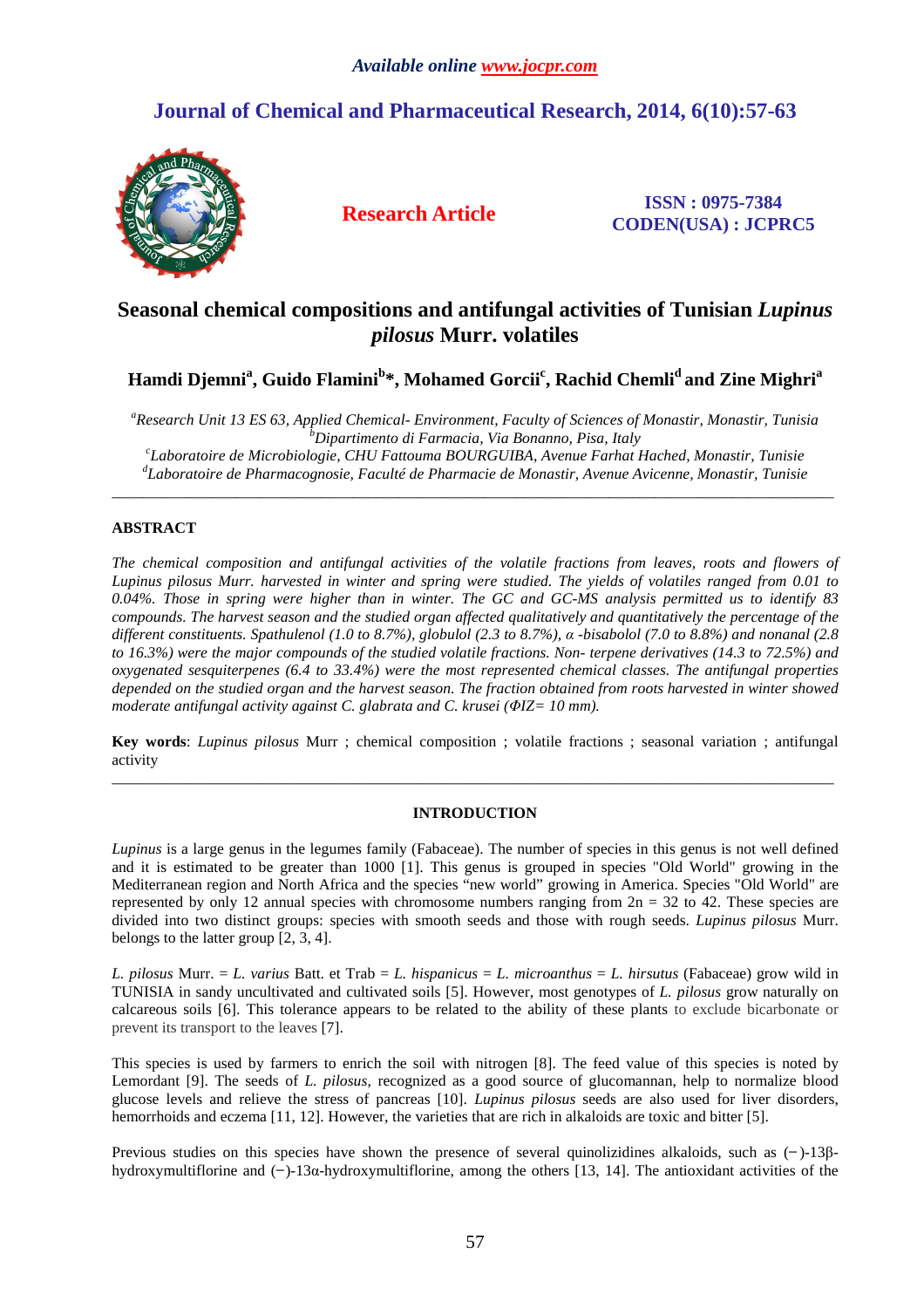aerial parts and roots essential oils of *Lupinus pilosus* have been previously evaluated by our team during different phases of development [15].

*\_\_\_\_\_\_\_\_\_\_\_\_\_\_\_\_\_\_\_\_\_\_\_\_\_\_\_\_\_\_\_\_\_\_\_\_\_\_\_\_\_\_\_\_\_\_\_\_\_\_\_\_\_\_\_\_\_\_\_\_\_\_\_\_\_\_\_\_\_\_\_\_\_\_\_\_\_\_*

The seasonal variations in chemical composition and antifungal activity of the volatile fractions of *Lupinus pilosus* Murr. have never been previously published. The compositions of the volatile fraction were analyzed by gas chromatography coupled with mass spectrometry (GC-MS). In this research, we studied the chemical compositions of volatiles and their antifungal activities from leaves, roots and flowers of *Lupinus pilosus* growing wild in Tunisia and collected in two different seasons.

#### **EXPERIMENTAL SECTION**

# **2.1. Equipment**

### **2.1.1. Plant material**

*Lupinus pilosus* Murr. ssp. digitatus (Forsk.) Mayor has been identified according to the flora of TUNISIA [5] by Pr. Fethia HARZALLAH SKHIRI. A reference specimen (H10) was deposited at the Faculty of Sciences of Monastir, TUNISIA. Wild plants were harvested in winter (December 2012) and in spring (April 2013) from the governorate of Monastir (latitude 35  $\degree$  46'0" N, longitude 10  $\degree$  59'0" E) in the coastal region of TUNISIA, with a sub- humid climate. The average values of maximum and minimum temperatures (° C) for December 2012 and April 2013 were respectively 18.8 and 9.7 (average 14.25) and 22.9 and 14.7 (average 18.8). The averages of humidity and rainfall for December 2012 and April 2013 were respectively 62% and 1.4 mm; 69 mm and 23.9%. The fresh plants, previously separated in leaves, roots and flowers, were dried in the shade and at room temperature.

# **2.1.2. Biological material**

Tests were performed on following pathogenic fungi: *Candida albicans* (ATCC 90028), *Candida glabrata* (ATCC 90030), *Candida krusei* (ATCC 6258) and *Candida parapsilosis* (ATCC 22019).

These strains are maintained by subculture and stored in the laboratory of Parasitology-Mycology at the University Hospital Fattouma Bourguiba Monastir, TUNISIA.

# **2.2. Methods**

### **2.2.1. Hydrodistillation**

Each sample was ground and subjected to hydrodistillation for 4 hours. The volatile compounds were extracted with hexane.

After drying the extract over anhydrous sodium sulfate, the solvent was evaporated and the volatiles were kept in a refrigerator until study.

The yields of volatile fractions were calculated as follows:  $FV / PM \times 100$  with VF = mass of the volatile fraction and PM = mass of dry plant material.

#### **2.2.2. GC-FID and GC-MS analysis**

The GC-FID analyses were accomplished with a HP-5890 Series II instrument equipped with HP-WAX and HP-5 capillary columns (both 30 m x  $0.25$  mm,  $0.25$   $\mu$ m film thickness), working with the following temperature program: 60°C for 10 min, ramp of 5°C/min up to 220°C; injector and detector temperatures 250°C; carrier gas helium (2 ml/min); detector dual FID; split ratio 1:30; injection of 0.5 µl). The identification of the components was performed, for both columns, by comparison of their retention times with those of pure authentic samples and by means of their linear retention indices (l.r.i.) relative to the series of *n*-hydrocarbons.

GC-EIMS analyses were performed with a Varian CP-3800 gas-chromatograph equipped with a DB-5 capillary column (30 m x 0.25 mm; coating thickness 0.25 µm) and a Varian Saturn 2000 ion trap mass detector. Analytical conditions: injector and transfer line temperatures 220 and 240°C respectively; oven temperature programmed from 60°C to 240°C at 3°C/min; carrier gas helium at 1 ml/min; injection of 0.2 µ (10% hexane solution); split ratio 1:30. Identification of the constituents was based on comparison of the retention times with those of authentic samples, comparing their linear retention indices relative to the series of *n*-hydrocarbons, and on computer matching against commercial [16, 17] and home-made library mass spectra built up from pure substances and components of known oils and MS literature data [18, 19, 20, 21, 22]. Moreover, the molecular weights of all the identified substances were confirmed by GC-CIMS, using MeOH as CI ionizing gas.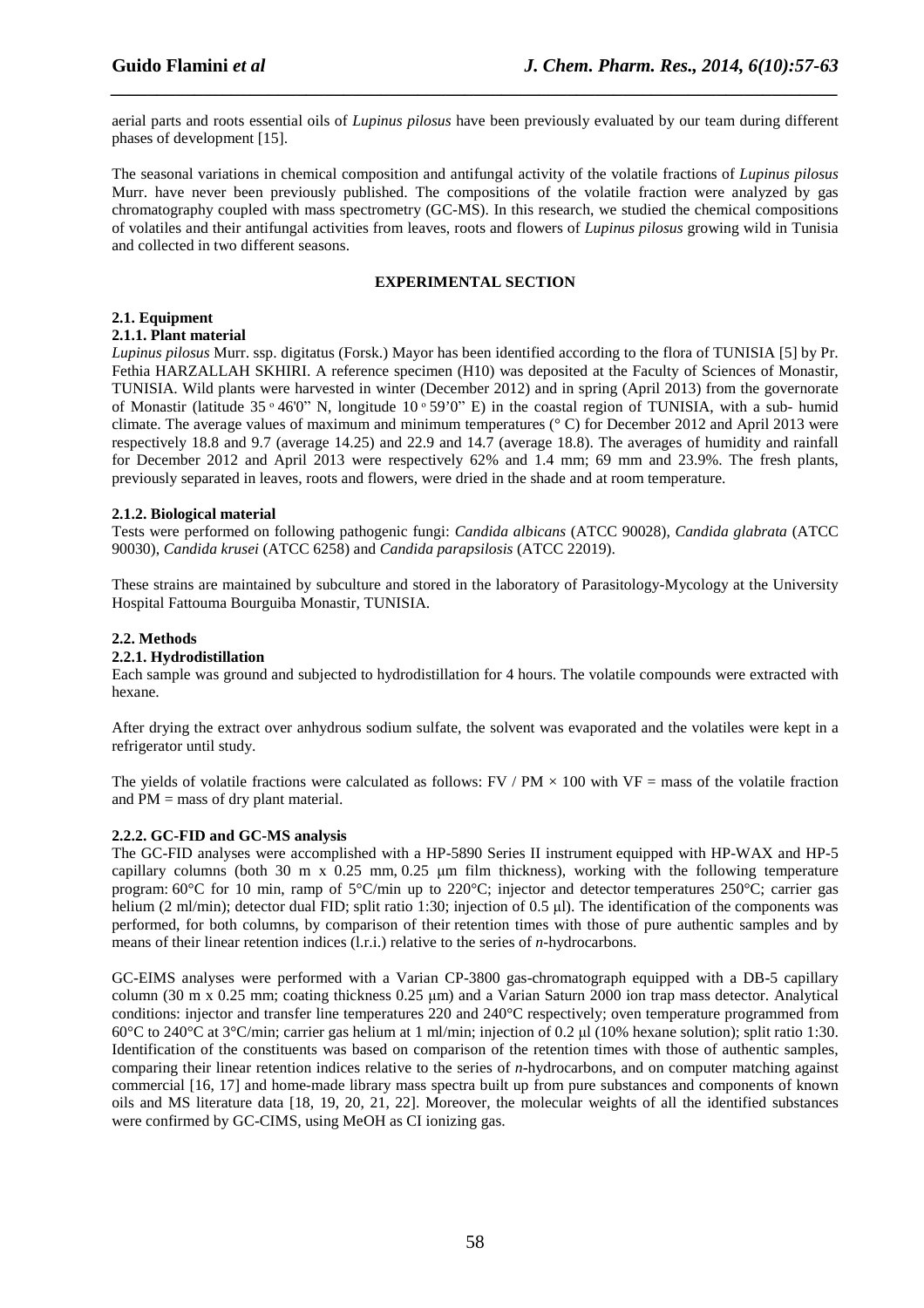### **2.2.3. Antifungal activity of** *Lupinus pilosus* **Murr .volatile fractions**

The diffusion method on solid medium (Sabouraud Chloamphenicol) was used. The fungal inoculums were prepared by sterile physiological water NaCl 9 ‰, from a culture of 24 hours. The inoculum was adjusted to a value of 1 McFarland using a densitometer (Bio Merieux). In a second step, we flooded the surface of Sabouraud medium with 2-3 ml of fungal inoculum. Then, the excess was removed using a sterile Pasteur pipette. The dishes were dried by incubation in the oven for 15 minutes at 37 ° C. Disks of n° 3-sterile Whatman paper 6 mm in diameter were used. Each one was impregnated with 20  $\mu$ L of test samples, which corresponds to 1.2 mg/disc of tested volatiles. Then, the impregnated discs were placed on the surface of Sabouraud medium in the presence of control disks impregnated only by solubilizing solvent extract and a positive control disc (Fluconazole).

*\_\_\_\_\_\_\_\_\_\_\_\_\_\_\_\_\_\_\_\_\_\_\_\_\_\_\_\_\_\_\_\_\_\_\_\_\_\_\_\_\_\_\_\_\_\_\_\_\_\_\_\_\_\_\_\_\_\_\_\_\_\_\_\_\_\_\_\_\_\_\_\_\_\_\_\_\_\_*

After incubating Petri dishes at 37 °C for 18 h, we proceed to measure the diameters of the clear inhibition zones (фIZ) surrounding the discs [23].

#### **RESULTS AND DISCUSSION**

#### **3.1. Volatiles yields**

The yields of volatile fractions obtained from the *Lupinus pilosus* Murr. leaves, roots and flowers harvested in winter and spring are summarized in Table 1. The yields depended on the studied organ and the harvest season. The yields ranged from 0.01 to 0.04%. This is in agreement with the researches of Clara Grosso et al. who found that the yields of aerial parts essential oils of nine populations of the legume *Pterospartum tridentatum* were below to 0.05% [24]. Our study showed, also, that the yields of volatile fractions of leaves and roots harvested in spring (flowering stage) are higher than those harvested in winter. This is in harmony with the results found by Merghache et al. who showed that the yield of the aerial parts essential oil of *Ruta chalepensis* harvested in April (flowering stage) is greater than that of aerial parts collected during other months [25]. Li et al. studied the yields of leaves essential oils of *Cinnamomum cassia* in different stages of development. These researchers found a correlation between the yields of essential oils and the cell oils density of studied leaves. Their results showed that two years old leaves have the highest density of oil cells, which coincides with the most important oil yield (2.12%) [26]. During the development of the plant, the biosynthesis of secondary metabolites can be affected by temperature, moisture, soil nature, wind, harvest time and altitude [27].

Our results showed also that the flowers volatile fraction yield was the highest (0.04%).

**Table 1. Seasonal variation in yields of leaves, roots and flowers volatile fractions of** *Lupinus pilosus* **Murr.** 

|       | Leaves $(\% )$ |        | Roots $(\%)$ |        | Flowers (%) |  |  |
|-------|----------------|--------|--------------|--------|-------------|--|--|
|       | Winter         | Spring | Winter       | Spring | Spring      |  |  |
| Yield | O O 1          | 0.03   | 0.02         | 0.03   | ን 04        |  |  |

#### **3.2. GC-FID and GC-MS analyses**

#### **3.2.1. Constituents of leaves, roots and flowers volatiles fractions of** *Lupinus pilosus* **Murr .**

The constituents of the leaves, roots and flowers volatile fractions of *Lupinus pilosus* Murr. collected during the winter and spring seasons are reported in Table 2.

The volatile fractions of leaves collected during the winter and spring are composed by 33 and 41 chemicals, respectively. The volatile fractions of roots harvested in winter and spring contained 43 and 35 compounds, respectively. Furthermore, 40 compounds were identified in the volatile fraction of flowers collected in spring.

The volatile fractions of roots harvested in both seasons and that of leaves harvested in spring contained sesquiterpene hydrocarbons as major constituents. Non-terpene derivatives represented the major chemical class of the volatile fraction of leaves harvested in winter and that of flowers (see Table 3).

Among the 83 identified compounds, only a few constituents are in common to all the five studied volatile fractions: nonanal, β-caryophyllene, viridiflorene, spathulenol, viridiflorol and hexahydrofarnesyl acetone.

The constituents of the leaves and roots varied according to the season of harvest. However, during the same season, the chemical compositions of the volatile fractions varied depending on the studied organ.

As shown in Table 2, nonanal (12.2%) and spathulenol (8.7 %) were the major volatile compounds of leaves harvested during winter and spring, respectively. Nonanal (16.3 %) was also the main volatile constituent of the flowers harvested in spring. Globulol (8.7 %) and α -bisabolol (8.8%) were the major volatile compounds of roots harvested in the winter and spring seasons, respectively.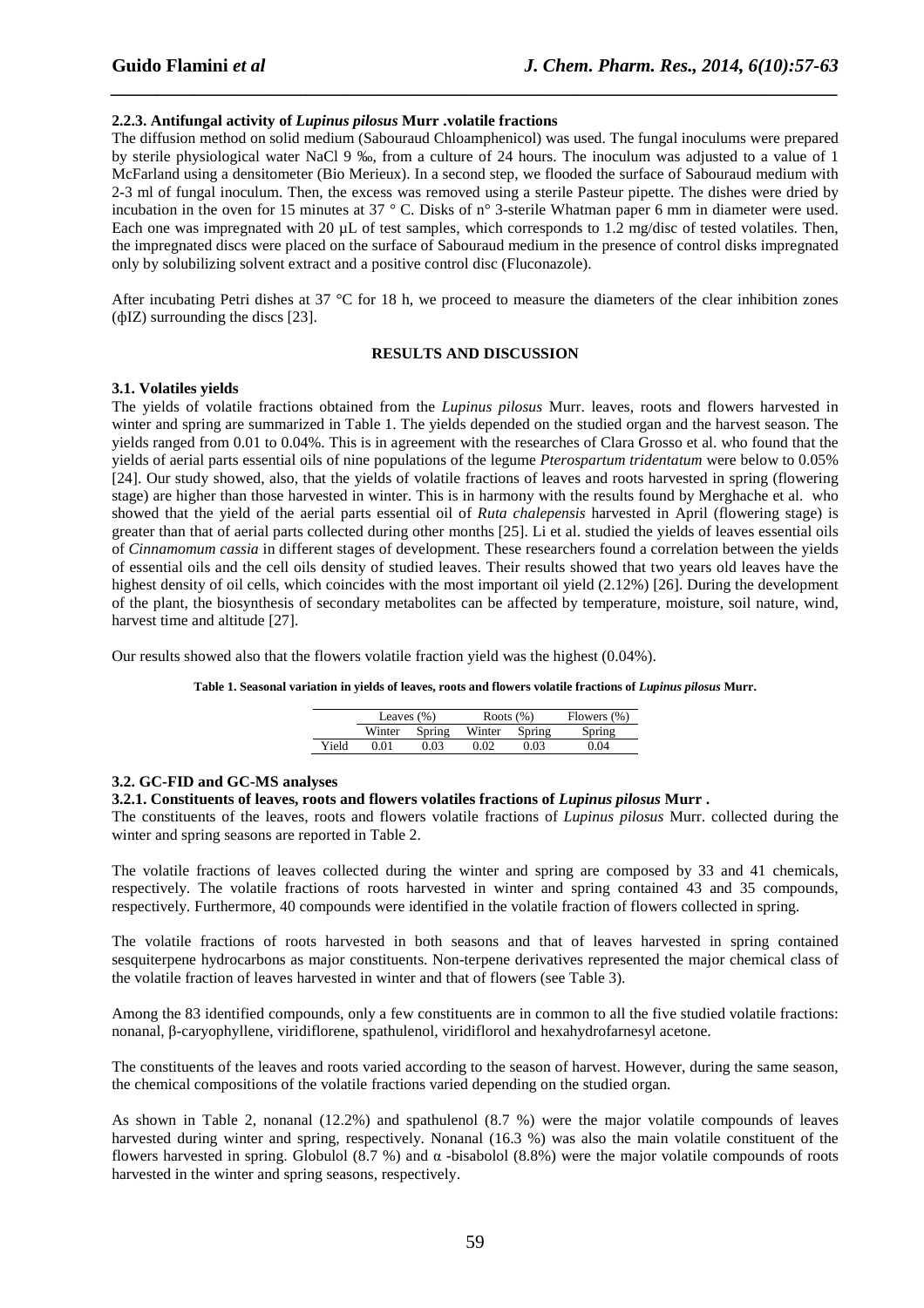#### **Table 2. Chemical composition (%) of leaves, roots and flowers volatile fractions of** *Lupinus pilosus* **Murr. during the winter and spring seasons**

*\_\_\_\_\_\_\_\_\_\_\_\_\_\_\_\_\_\_\_\_\_\_\_\_\_\_\_\_\_\_\_\_\_\_\_\_\_\_\_\_\_\_\_\_\_\_\_\_\_\_\_\_\_\_\_\_\_\_\_\_\_\_\_\_\_\_\_\_\_\_\_\_\_\_\_\_\_\_*

|                |                                           |              |                             | Leaves (%) |         | Roots (%)  |                 | $Flowers(\% )$ |  |
|----------------|-------------------------------------------|--------------|-----------------------------|------------|---------|------------|-----------------|----------------|--|
| No             | Constituents                              | 1.r.i. HP-5  | l.r.i. HP-WAX               | Winter     | Spring  | Winter     | Spring          | Spring         |  |
| $\mathbf{1}$   | Furfural                                  | 834          | 1438                        |            |         |            |                 | 0.4            |  |
| $\overline{c}$ | $(E)$ -2-hexenal                          | 856          | 1209                        | 1.7        | 0.8     | 0.7        |                 | 0.6            |  |
| 3              | 2-heptanone                               | 891          | 1186                        |            |         | 0.6        |                 |                |  |
| $\overline{4}$ | Heptanal                                  | 901          | 1179                        | 6.2        | 1.8     |            |                 | 4.3            |  |
| 5              | Benzaldehyde                              | 963          | 1493                        | 0.6        |         | 0.7        |                 | 1.4            |  |
| 6              | 1-octen-3-ol                              | 980          | 1390                        |            |         | 0.9        |                 |                |  |
| 7              | 6-methyl-5-hepten-2-one                   | 987          | 1340                        |            |         |            |                 | 0.4            |  |
| 8              | 2-pentyl furan                            | 993          | 1241                        | 1.8        |         | 5.4        | 1.6             | 1.5            |  |
| 9              | $n$ -decane                               | 1000         | 1000                        |            |         |            |                 | 0.9            |  |
| 10             | Octanal                                   | 1002         | 1278                        | 4.9        | 1.9     |            |                 | 4.7            |  |
| 11             | $trans-2-(2-pentenyl)$ furan              | 1005         | $\mathcal{L}_{\mathcal{A}}$ |            |         | 1.3        |                 |                |  |
| 12             | Limonene                                  | 1032         | 1198                        |            |         | 0.6        | 5.1             |                |  |
| 13             | 1,8-cineole                               | 1034         | 1209                        | 0.6        |         | 1.4        |                 | 0.4            |  |
| 14             | Phenylacetaldehyde                        | 1045         | 1618                        | 1.3        | 1.1     |            |                 |                |  |
| 15             | $(E)$ -2-octenal                          | 1063         | 1343                        | 0.6        |         | 1.2        |                 |                |  |
|                | 1-octanol                                 | 1071         | 1560                        | 0.7        | 0.6     | $1.3\,$    |                 | 1.2            |  |
| 16<br>17       | $(E,E)$ -3,5-octadien-2-one               | 1095         | 1521                        |            |         | 0.9        |                 |                |  |
| 18             | Linalool                                  | 1101         | 1560                        |            | 0.7     | 3.4        |                 |                |  |
|                |                                           |              |                             |            |         |            |                 |                |  |
| 19<br>20       | Nonanal<br>$cis$ -p-menth-2-en-1-ol       | 1104<br>1123 | 1382<br>1642                | 12.2       | 5.4     | 3.9<br>0.6 | 2.8             | 16.3           |  |
|                |                                           |              |                             |            |         |            |                 |                |  |
| 21             | trans-p-menth-2-en-1-ol                   | 1142         | 1649                        |            |         | 0.6        |                 |                |  |
| 22             | $(E)$ -2-nonenal                          | 1162         | 1444                        |            |         | 0.9        |                 | 0.5            |  |
| 23             | 2-methoxy-3-(1-methylpropyl) pyrazine     | 1176         | 1511                        |            |         | 1.9        | 0.8             |                |  |
| 24             | $n$ -dodecane                             | 1200         | 1200                        |            |         |            | 0.7             | 1.5            |  |
| 25             | Safranal                                  | 1201         | 1598                        | 2.1        | 1.4     |            |                 |                |  |
| 26             | Decanal                                   | 1206         | 1481                        | 1.1        |         | 1.1        | 0.7             | 0.9            |  |
| 27             | β-cyclocitral                             | 1222         | 1636                        | 2.0        | 1.5     |            |                 |                |  |
| 28             | cumin aldehyde                            | 1241         | 1765                        | 0.8        | 0.6     |            |                 |                |  |
| 29             | Carvone                                   | 1244         | 1742                        | 1.3        | 1.2     | 3.7        |                 |                |  |
| 30             | $(E)$ -2-decenal                          | 1263         | 1592                        |            |         |            |                 | 0.6            |  |
| 31             | acide nonanoique                          | 1276         | 2204                        |            |         | 0.8        |                 |                |  |
| 32             | $(E)$ -anethole                           | 1285         | 1816                        |            | 1.8     | 0.9        | 2.9             |                |  |
| 33             | Carvacrol                                 | 1301         | 2219                        |            |         | 2.6        |                 |                |  |
| 34             | Undecanal                                 | 1307         | 1649                        | 1.2        |         |            |                 | 2.0            |  |
| 35             | $p$ -vinylguaiacol                        | 1310         | 2179                        | 10.7       | 3.7     |            |                 | 2.1            |  |
| 36             | $(E,E)$ -2,4-decadienal                   | 1316         | 1706                        |            |         | 1.0        | 1.0             |                |  |
| 37             | $\alpha$ - terpinyl acetate               | 1351         | 1695                        |            | 1.6     | 5.2        | 1.0             |                |  |
| 38             | $(E)$ - $\beta$ -damascenone              | 1383         | 1593                        | 3.1        | 3.3     |            | 2.3             |                |  |
| 39             | $n$ -tetradecane                          | 1400         | 1400                        | 0.8        |         |            | 1.7             | 3.1            |  |
| 40             | α-dihydroionone                           | 1411         | $\mathcal{L}_{\mathcal{A}}$ |            | 1.4     |            |                 |                |  |
| 41             | $\beta$ -caryophyllene                    | 1419         | 1598                        | 5.2        | 2.8     | 2.1        | 3.0             | 0.4            |  |
| 42             | trans-a-bergamotene                       | 1437         | 1782                        |            | 0.6     |            | 0.9             |                |  |
| 43             | Aromadendrene                             | 1440         | 1649                        |            | 0.6     | 0.5        |                 |                |  |
| 44             | $(E)$ -geranylacetone                     | 1454         | 1842                        | 1.3        | 1.5     |            | 1.6             |                |  |
| 45             | Alloaromadendrene                         | 1461         | 1622                        |            | 0.7     | 0.6        | 0.7             |                |  |
| 46             | 2-methyltetradecane                       | 1465         | $\sim$                      | 0.8        | 1.2     |            | 1.3             | 3.9            |  |
| 47             | $\beta$ -chamigrene                       | 1472         | 1755                        |            | 5.2     |            | 7.1             |                |  |
| 48             | γ-himachalene                             | 1480         | 1698                        |            | 2.3     |            | 2.7             |                |  |
| 49             | $(E)$ - $\beta$ -ionone                   | 1487         | 1930                        | 7.8        | 4.7     |            | 3.8             | 1.3            |  |
| 50             | Valencene                                 | 1493         | 1717                        |            | 1.3     |            | 1.8             |                |  |
| 51             | Viridiflorene                             | 1495         | 1715                        | $1.0\,$    | 0.6     | 2.3        | $\rm 0.8$       | $0.5\,$        |  |
| 52             | $\beta$ -bisabolene                       | 1509         | 1708                        |            | 1.8     |            | 3.2             |                |  |
| 53             | trans-y-cadinene                          | 1514         | 1750                        |            |         | 0.5        |                 |                |  |
| 54             | δ-cadinene                                | 1524         | 1732                        |            |         | 1.7        | 0.8             |                |  |
| 55             | $(E)$ -nerolidol                          | 1564         | 2006                        |            | 0.9     |            | 1.1             |                |  |
| 56             | Ledol                                     | 1567         | 2008                        | 0.6        |         | 0.7        |                 |                |  |
| 57             | Spathulenol                               | 1577         | 2136                        | 1.1        | 8.7     | 5.3        | 3.3             | 1.0            |  |
| 58             | Caryophyllene oxide                       | 1582         | 1966                        |            | 7.3     |            | 7.3             |                |  |
| 59             | Globulol                                  | 1584         | 2055                        | 7.1        |         | 8.7        |                 | 2.3            |  |
| 60             | Viridiflorol                              | 1591         | 2104                        | $2.0\,$    | $0.5\,$ | 5.4        | 0.7             | 1.0            |  |
| 61             | Guaiol                                    | 1597         | 2101                        | 1.1        |         | 3.2        |                 | 0.8            |  |
| 62             | $n$ -hexadecane                           | 1600         | 1600                        |            |         |            | 2.1             | 3.5            |  |
| 63             | Tetradecanal                              | 1615         | 1915                        |            |         |            |                 | 0.7            |  |
| 64             | 1,10-di-epi-cubenol                       | 1616         | 2045                        |            |         | 0.5        |                 |                |  |
| 65             | $epi-10-\gamma$ -eudesmol                 | 1622         | 2111                        | 0.8        |         | 3.3        | 0.8             |                |  |
| 66             | caryophylla-4 $(14)$ ,8 $(15)$ -dien-5-ol | 1637         | 2292                        | 1.0        | 1.8     |            | 3.7             |                |  |
| 67             | T-cadinol                                 | 1641         | 2162                        |            | 0.7     | 2.9        |                 | 0.9            |  |
| 68             | $\beta$ -eudesmol                         | 1650         | 2240                        |            |         | 0.6        |                 |                |  |
| 69             | $\alpha$ -cadinol                         | 1654         | 2188                        |            | $0.8\,$ | 2.8        |                 | 0.4            |  |
| 70             | α-bisabolol                               | 1684         | 2237                        |            | 7.0     |            | $\!\!\!\!\!8.8$ |                |  |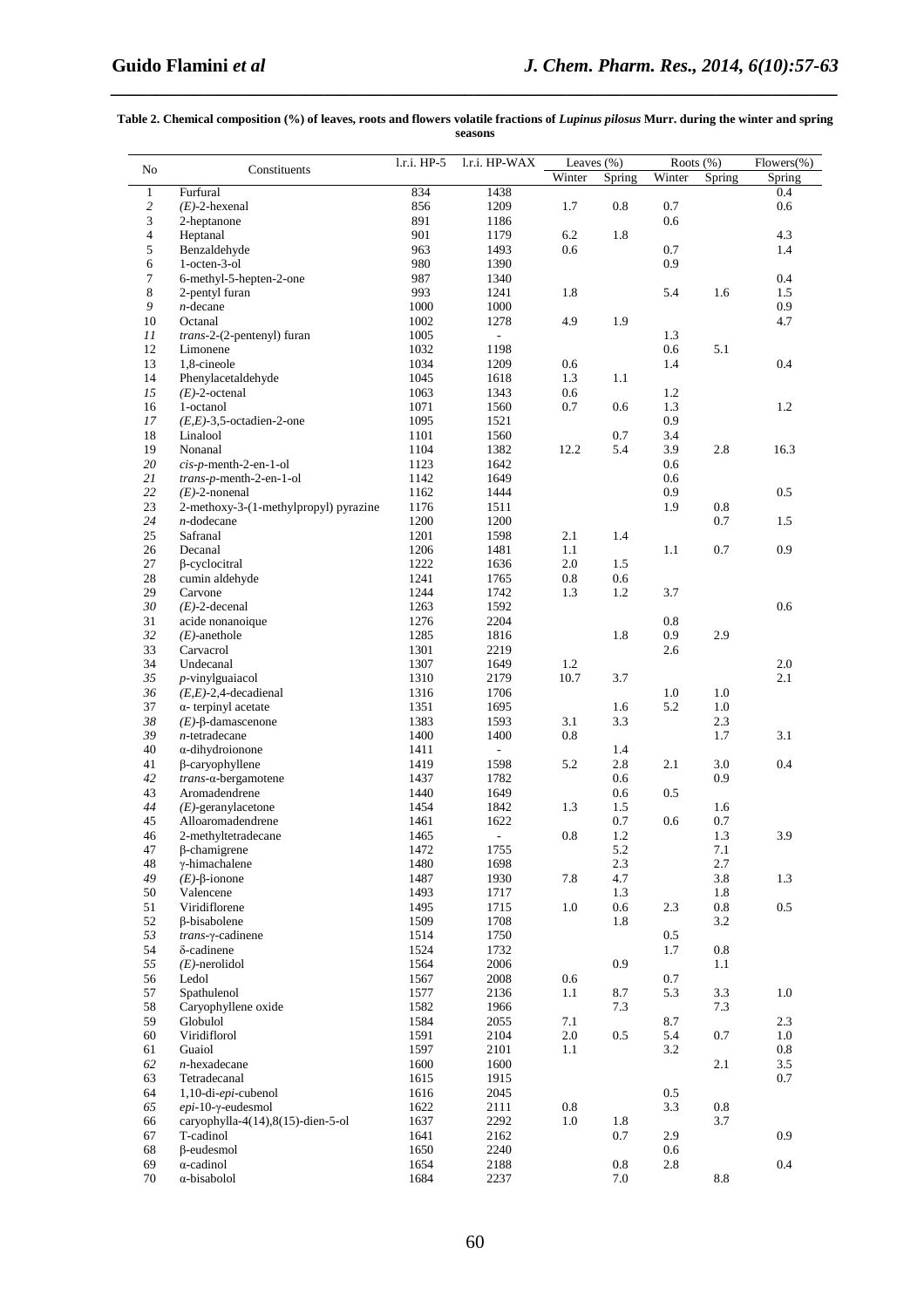| 71    | $epi$ - $\alpha$ -bisabolol | 1686 | 2252 |      | 2.6  |      | 5.2  |      |
|-------|-----------------------------|------|------|------|------|------|------|------|
| 72    | $n$ -heptadecane            | 1700 | 1700 |      |      |      |      | 1.3  |
| 73    | Pentadecanal                | 1716 | 2013 |      | 0.7  | 0.7  | 1.3  | 1.2  |
| 74    | $n$ -octadecane             | 1800 | 1800 |      |      |      | 1.1  | 2.6  |
| 75    | Hexadecanal                 | 1814 | 2112 |      |      |      |      | 1.1  |
| 76    | Hexahydrofarnesylacetone    | 1843 | 2118 | 5.9  | 8.2  | 0.8  | 7.5  | 11.8 |
| 77    | $n$ -nonadecane             | 1900 | 1900 |      |      |      |      | 2.7  |
| 78    | Farnesylacetone             | 1920 | 2359 |      | 1.4  |      |      |      |
| 79    | methyl hexadecanoate        | 1925 | 2205 | 1.5  | 0.6  |      |      | 0.7  |
| 80    | Hexadecanoic acide          | 1961 | 2933 |      |      | 7.1  |      |      |
| 81    | ethyl hexadecanoate         | 1994 | 2251 |      |      |      |      | 6.7  |
| 82    | $n$ -eicosane               | 2000 | 2000 |      |      |      |      | 3.7  |
| 83    | Octadecanal                 | 2014 | 2402 |      |      |      |      | 2.0  |
| Total |                             |      |      | 90.9 | 93.3 | 91.3 | 91.2 | 93.3 |

*\_\_\_\_\_\_\_\_\_\_\_\_\_\_\_\_\_\_\_\_\_\_\_\_\_\_\_\_\_\_\_\_\_\_\_\_\_\_\_\_\_\_\_\_\_\_\_\_\_\_\_\_\_\_\_\_\_\_\_\_\_\_\_\_\_\_\_\_\_\_\_\_\_\_\_\_\_\_*

The nitrogen derivative, 2-methoxy-3-(1- methylpropyl) pyrazine, characterized only the volatile constituents of the roots.

#### **3.2.2. Seasonal variation**

As shown in Table 2, the chemical composition of the volatile fractions varied significantly depending on the season. In the leaves volatile fractions, the non- terpene derivatives subjected to major variations were *p*-vinyl guaiacol, nonanal and heptanal (10.7%, 12.2% and 6.2% in winter and 3.7%, 5.4% and 1.8% in the spring, respectively). For oxygenated sesquiterpenes, this trend was observed for spathulenol and caryophyllene (8.7 % and 7.3 % in spring and 1.1 % and 0% in winter, respectively). In case of sesquiterpene hydrocarbons, β-chamigrene, was the compound interested by this behavior (5.2 % in spring and 0% in winter). The percentages of non-terpene derivatives were higher in winter (46.1%) than in spring (17.8%). On the contrary, oxygenated sesquiterpenes were higher in spring (30.3%) than in winter (13.7%) (Table 3).

In the volatile fractions of roots, the main variability among non-terpene derivatives was noted for hexadecanoic acid and 2- pentyl furan (7.1% and 5.4% in winter and 0% and 1.6% in spring, respectively). Among oxygenated sesquiterpenes, this was observed for α-bisabolol, globulol, caryophyllene oxide and viridiflorol (0%, 8.7%, 0% and 5.4% in winter and 8.8%, 0%, 7.3% and 0.7% in spring, respectively). The percentages of the apocarotenoid hexahydrofarnesylacetone also varied significantly, passing from 7.5% in spring to 0.8% in winter. The percentages of non-terpene derivatives and oxygenated monoterpenes were higher in winter (28.5%, 17.5%) than in spring (14.3%, 1.0%), while those of sesquiterpene hydrocarbons were higher in spring (21.0%) than in winter (7.7%) (Table 3).

| Table 3. Constituents of leaves, roots and flowers volatile fractions of Lupinus pilosus Murr. harvested during the winter and spring |  |
|---------------------------------------------------------------------------------------------------------------------------------------|--|
| seasons                                                                                                                               |  |

|                            | Leaves $(\% )$   |      | Roots $(\% )$ |        | Flowers $(\% )$ |
|----------------------------|------------------|------|---------------|--------|-----------------|
|                            | Winter<br>Spring |      | Winter        | Spring | Spring          |
| Monoterpene hydrocarbons   | 0.0              | 0.0  | 0.6           | 5.1    | 0.0             |
| Oxygenated monoterpenes    | 2.7              | 4.1  | 17.5          | 1.0    | 0.4             |
| Sesquiterpene hydrocarbons | 6.2              | 15.9 | 7.7           | 21.0   | 0.9             |
| Oxygenated sesquiterpenes  | 13.7             | 30.3 | 33.4          | 30.9   | 6.4             |
| Apocarotenoids             | 22.2             | 23.4 | 0.8           | 15.2   | 13.1            |
| Phenylpropanoids           | 0.0              | 1.8  | 0.9           | 2.9    | 0.0             |
| Nitrogen derivatives       | 0.0              | 0.0  | 1.9           | 0.8    | 0.0             |
| Non-terpene derivatives    | 46.1             | 17.8 | 28.5          | 14.3   | 72.5            |

#### **3.3. Seasonal variations of antifungal activities of leaves, roots and flowers volatile fractions of** *Lupinus pilosus* **Murr.**

Seasonal variations of antifungal activities of leaves, roots and flowers volatile fractions of *Lupinus pilosus* Murr. are shown in Table 4. It can be noted that the antifungal activity was dependent both on the studied organ and the harvest season. The diameters of the inhibition zones (ΦIZ) ranged from 6 to 10 mm. The volatile fraction of roots harvested in winter was the most active especially against *C. krusei* and *C. glabrata* with an inhibition zone diameter of 10 mm. This fraction showed antifungal activity illustrated by ΦIZ=10mm against *C. glabrata* comparable to that of fluconazole (2 mg.mL<sup>-1</sup>) at a concentration of 60 mg.mL<sup>-1</sup>. It is interesting to note that this active fraction is the richest in terpenes (59.2%). Indeed, these compounds include monoterpenes, sesquiterpenes and their oxygenated derivatives, known active antimicrobial agents [28]. It can also be noted that this fraction is particularly rich in potentially antifungal agents such as globulol  $(8.7 %)$  [29], linalool  $(3.4 %)$  [30, 31], T-cadinol  $(2.9 %)$  and α-cadinol (2.8%) [32], 2-methoxy-3-(1-methylpropyl) pyrazine (1.9%) [33, 34] and 1,8-cineole (1.4%) [35].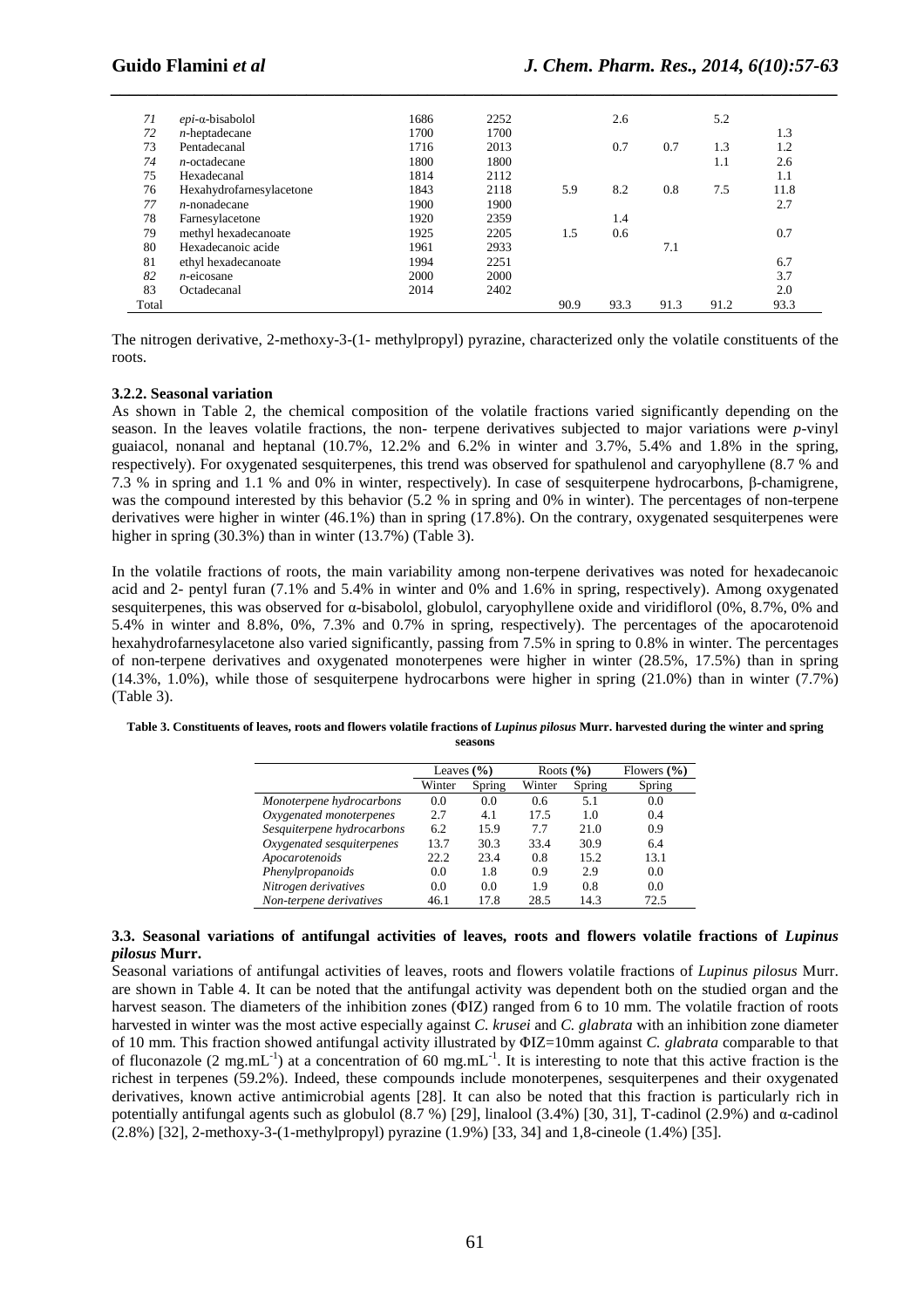**Table 4. Seasonal variation of antifungal activities of leaves, roots and flowers volatile fractions of** *Lupinus pilosus* **Murr. (60 mg.mL-1)** 

*\_\_\_\_\_\_\_\_\_\_\_\_\_\_\_\_\_\_\_\_\_\_\_\_\_\_\_\_\_\_\_\_\_\_\_\_\_\_\_\_\_\_\_\_\_\_\_\_\_\_\_\_\_\_\_\_\_\_\_\_\_\_\_\_\_\_\_\_\_\_\_\_\_\_\_\_\_\_*

|                                                                                                         | Leaves (mm) |           | Roots (mm) |           | Flowers (mm) | $Flua$ (2mg.mL <sup>-1</sup> ) |  |  |
|---------------------------------------------------------------------------------------------------------|-------------|-----------|------------|-----------|--------------|--------------------------------|--|--|
|                                                                                                         | Winter      | Spring    | Winter     | Spring    | Spring       |                                |  |  |
| C. krusei (ATCC 90028)                                                                                  | $8 \pm 0$   | $7 + 0$   | $10 + 0$   | $6.5 + 0$ | $8 + 0$      | $28 + 2$                       |  |  |
| C. glabrata (ATCC 90028)                                                                                | $6 + 0$     | $6 + 0$   | $10 + 0$   | $8 + 0$   | $6\pm0$      | $11 \pm 0$                     |  |  |
| C.parapsilosis (ATCC 90028)                                                                             | $8.5 \pm 0$ | $7 + 0$   | $6 + 0$    | $6 + 0$   | $6 + 0$      | $28 + 2$                       |  |  |
| C. albicans (ATCC 90028)                                                                                | $7 \pm 0$   | $8.5 + 0$ | $8 + 0$    | $6 + 0$   | $8 + 0$      | $21 + 1$                       |  |  |
| The data and displayed with mean standard deviation of two nonlinetions after 101, of monketion at 2790 |             |           |            |           |              |                                |  |  |

*The data are displayed with mean standard deviation of two replications after 18h of incubation at 37°C. <sup>a</sup>Flu: Fluconazole*

The mechanism of action of terpenoids is not fully understood, but it is assumed that these lipophilic compounds could damage the cell membrane [36]. Highly lipophilic compounds of essential oils can easily pass through the plasma membrane to induce biological responses [28]. Meroterpenoids isolated from another legume species, *Psoralea glandulosa*, were also endowed with antifungal activity against eight species of yeasts [37].

A study of methanol and ethanol extracts of *Vicia faba* (fabaceae) revealed activity against *Candida albicans* and *Candida maltose*. The yeasts showed more sensitivity to methanolic extracts than ethanolic ones [38].

#### **CONCLUSION**

Our results showed that the different percentages of *L. pilosus* constituents, as well as their antifungal activities were function of the collecting season (abiotic factors) and of the different biosynthesis performed by each organ.

Nonanal (12%) and spathulenol (8.7%) were the major volatile constituents of leaves harvested during winter and spring, respectively. On the contrary, globulol  $(8.7%)$  and  $\alpha$ -bisabolol  $(8.8%)$  were the major volatile constituents of roots harvested in winter and spring, respectively. The chemical study showed also that nonanal (16.3%) was the major constituent of the volatile fraction of the flowers.

The seasonal chemical variation can be explained by seasonal changes in temperature, humidity and rainfall, as well as the different stages of plant development and metabolism.

The fraction obtained from roots harvested in winter was endowed with moderately antifungal properties against *C. glabrata* and *C. krusei* (ΦIZ = 10 mm).

#### **REFERENCES**

[1] BS Kurlovich, FL Soddard, P Earnshow. Potential and problems of Lupinus polyphllus lindl. Domestication. In "Lupinus for Health and Wealth" Proceedings of the 12<sup>th</sup> International Lupin Conference, 14-18 Sept. 2008", Palta J.A. and Berger J.B. eds, International Lupin Association, Canterbury, New Zealand, **2008**, 304-307.

[2] B Naganowska; B Wolko; E Sliwinska; Z Kaczmarek. *Ann. Bot.,* **2003**, 92(3), 349-355.

[3] M Wink, F Merino, E Käss. Lupin an ancient crop for the new millennium: Proceedings of the  $9<sup>th</sup>$  International Lupin Conference Klink/ Muritz, Germany, 20-24 June, E van, M Wink, S Weissmann, P Römer eds, International Lupin Association, Canterbury, New Zealand, **1999**, 278-286.

[4] JS Gladstones. Present situation and potential of Mediterranean/ African Lupinus for crop production, In "proceedings of the third international Lupin Conference, UNIP, La Rochelle, France", **1984**, 18-37.

[5] G Pottier-Alapetite. Flore de la Tunisie ANGIOSPERMES-DICOTYLEDONES Apétales, dialypétales, Imp. Off. Rep. Tunisienne, Tunisia, **1979**, 542 p.

- [6] PF White, *Aust. J. Agric. Res.,* **1990**, 41(5), 871-890.
- [7] JD Brand; CT Tang; RD Graham, *Plant and Soil,* **2000**, 224(2), 207–215.

[8] V Tackholm. Students flora of Egypt, 2nd edition, Cairo University Press, Cairo, **1974**, 225 p.

[9] E Le Floc'h. Contribution à une étude ethnobotanique de la flore Tunisienne, Imprimerie officielle de la République Tunisienne, **1983**, 402 p.

[10] T Hozumi; M Yoshida; Y Ishida; H Mimoto; J Sawa; K Doi, *Endocrine Journal,* **1995**, 42(2), 187 p.

[11] KHC Baser, G Honda, W Miki. Herb drugs and herbalists in Turkey, Studia Culturae Islamicae. 27, Institute for the Study of Languages and Cultures of Asia and Africa, Tokyo, **1986**, 299 p.

[12] T Baytop. Therapy with medicinal plants in Turkey (past and present), 2<sup>nd</sup> edition, Nobel Tip Kitabevleri, Istanbul, **1999**, 211 p.

[13] OB Abdel-Halim; AA El-Gammal; H Abdel-Fattah; K Takeya, *Phytochemistry*, **1999**, 51(1), 5-9.

[14] MH Mohamed; HA Hassanean, *Phytochemistry*, **1997**, 46(2), 365-369.

[15] F Bel Haj Khether; MA Mahjoub; AN Helal; Z Mighri, *Tunisian Journal of Medicinal Plants and Natural Products*, **2009**, 2, 50-59.